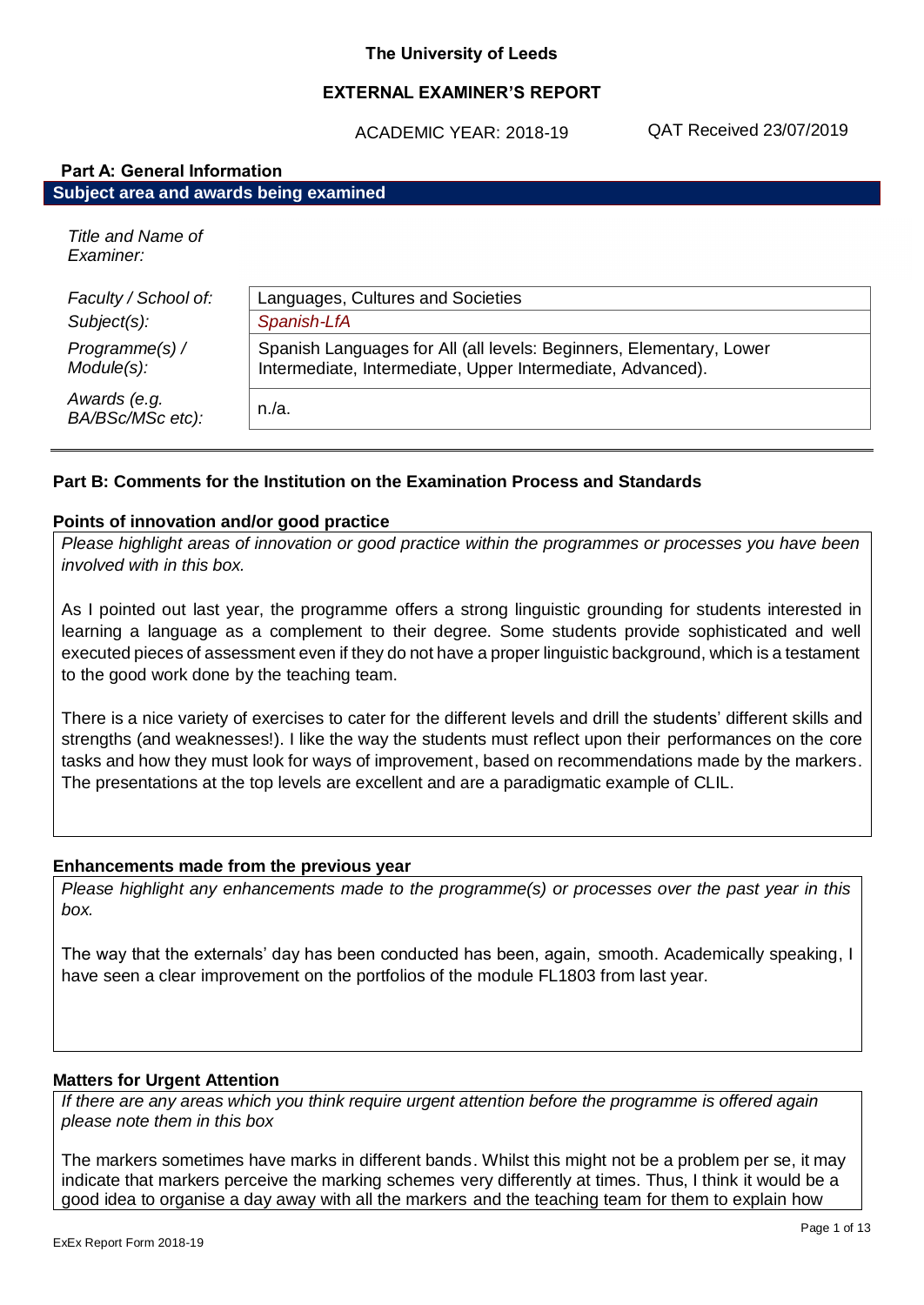they understand the marking system in order to avoid disparities between them. Maybe they could practice with past core tasks and assignments and make them explain how they reached those marks. This would help to understand each other's marking and make the assessment and moderation process smoother for everyone involved in it.

Other matters that, I think, require attention (although not urgent as such) will be explained below in the report.

# *For Examiners in the first year of appointment only*

|    | Were you provided with an External Examiner Handbook?                                                         |  |
|----|---------------------------------------------------------------------------------------------------------------|--|
| 2. | Were you provided with copies of previous External Examiners' reports and the School's<br>responses to these? |  |
|    | Were you provided with an External Examiner Mentor?                                                           |  |

## *For Examiners completing their term of appointment only*

| 4.  | Have you observed improvements in the programme(s) over the period of your<br>appointment?         |  |
|-----|----------------------------------------------------------------------------------------------------|--|
| -5. | Has the school responded to comments and recommendations you have made?                            |  |
| 6.  | Where recommendations have not been implemented, did the school provide clear<br>reasons for this? |  |
|     | Have you acted as an External Examiner Mentor?                                                     |  |

*Please comment on your experience of the programme(s) over the period of your appointment, remarking in particular on changes from year to year and the progressive development and enhancement of the learning and teaching provision, on standards achieved, on marking and assessment and the procedures of the School*

The Languages for All programme is a strong one and it aims to improve its provision and delivery year after year, by making changes that we, as externals, think could benefit colleagues and also students. Hence, the programme has made modifications (sometimes only slightly, very understandably) year on year in response to the externals' suggestions and the students' demands. In this sense, I have seen a positive change for the better in the last four years of my tenure. This reflects the dynamic environment of the programme, but also the importance that students feel that language learning has for their employability and future careers. Regarding this, the members of the LfA Spanish team at Leeds have been, and still are, doing an excellent job.

Spanish has a large number of students and offers at least one group per level, which reflects both the popularity and advantageousness of the language but also the good job that the teaching t eam are doing. All groups tend to have an excellent retention on the original number of students, and this is only a reflection of the good work done by **Example 20** and have been really pro-active in helping me understand the dynamics of the different modules and I am very grateful that they included the information of the respective modules whenever they sent me the core tasks for my inspection: this helped me to gauge the correctness of the level and their appropriateness regarding the ILOs of each module. They have also made excellent use of VLE and made my life easy in the last two years regarding my task as an external.

Administratively speaking, both and have always been superb and helpful and I am very much indebted to them for their help throughout my tenure. The administrative arrangements have always been superb. Notes from examiners' meetings, relevant module documentation as well as responses to my reports have always been delivered promptly. I also feel that having an across languages exam board is very effective in terms of time, but it also provides an excellent opportuni ty to discuss common issues across languages and consider best practices.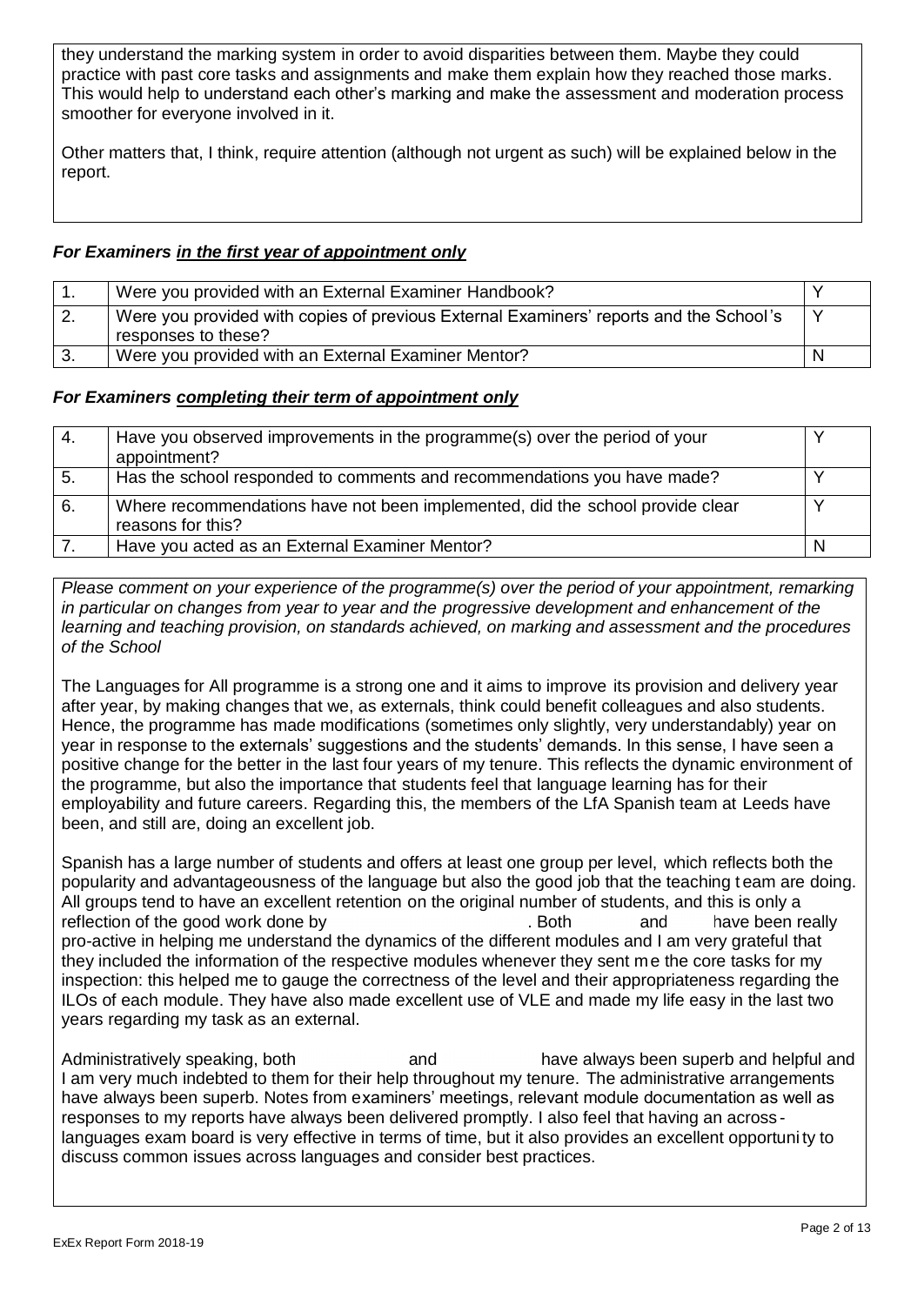# **Standards**

| 8.  | Is the overall programme structure coherent and appropriate for the level of study?                                                                                                                                                                                                                                                                                                                                                                                                                                                                                                                                                                                                                                      | Υ |
|-----|--------------------------------------------------------------------------------------------------------------------------------------------------------------------------------------------------------------------------------------------------------------------------------------------------------------------------------------------------------------------------------------------------------------------------------------------------------------------------------------------------------------------------------------------------------------------------------------------------------------------------------------------------------------------------------------------------------------------------|---|
| 9.  | Does the programme structure allow the programme aims and intended learning<br>outcomes to be met?                                                                                                                                                                                                                                                                                                                                                                                                                                                                                                                                                                                                                       | Y |
| 10. | Are the programme aims and intended learning outcomes commensurate with the level of<br>award?                                                                                                                                                                                                                                                                                                                                                                                                                                                                                                                                                                                                                           | Y |
| 11. | Did the Aims and ILOs meet the expectations of the national subject benchmark (where<br>relevant)?                                                                                                                                                                                                                                                                                                                                                                                                                                                                                                                                                                                                                       | Y |
| 12. | Is the programme(s) comparable with similar programmes at other institutions?                                                                                                                                                                                                                                                                                                                                                                                                                                                                                                                                                                                                                                            | Y |
|     | Please use this box to explain your overall impression of the programme structure, design, aims and<br>intended learning outcomes.                                                                                                                                                                                                                                                                                                                                                                                                                                                                                                                                                                                       |   |
|     | The programme keeps offering a good basis to learn a language for those students who may not be<br>properly linguists and, yet, they clearly benefit from it judging by the good performances of the students<br>across the modules. Exercises are usually well focused towards the different levels of the learners and the<br>variety of skills practiced make the process of learning enjoyable for the students.                                                                                                                                                                                                                                                                                                     |   |
| 13. | Is the influence of research on the curriculum and learning and teaching clear?                                                                                                                                                                                                                                                                                                                                                                                                                                                                                                                                                                                                                                          | Y |
|     | current research in the subject; practice informed by research; students undertaking research)<br>Although this is not a research programme, the students show academic independence to do their<br>research on the topics they want to talk in their presentations. Particularly praiseworthy are those at the<br>upper levels, with current topics such as the political situation in Spain with the independence referendum<br>in Catalonia, or the situation of the immigration from Latin America into the United States with the new<br>policies of the American government. The students have done sound research and their presentations<br>were very well executed and exemplified, and immensely entertaining. |   |
| 14. | Does the programme form part of an Integrated PhD?                                                                                                                                                                                                                                                                                                                                                                                                                                                                                                                                                                                                                                                                       | N |
|     | Please comment on the appropriateness of the programme as training for a PhD:                                                                                                                                                                                                                                                                                                                                                                                                                                                                                                                                                                                                                                            |   |
| 15. | Does the programme include clinical practice components?                                                                                                                                                                                                                                                                                                                                                                                                                                                                                                                                                                                                                                                                 | N |
|     | Please comment on the learning and assessment of practice components of the curriculum here:                                                                                                                                                                                                                                                                                                                                                                                                                                                                                                                                                                                                                             |   |
| 16. | Is the programme accredited by a Professional or Statutory Regulatory Body (PSRB)?                                                                                                                                                                                                                                                                                                                                                                                                                                                                                                                                                                                                                                       | N |
|     | Please comment on the value of, and the programme's ability to meet, PSRB requirements here:                                                                                                                                                                                                                                                                                                                                                                                                                                                                                                                                                                                                                             |   |

 $\overline{\phantom{a}}$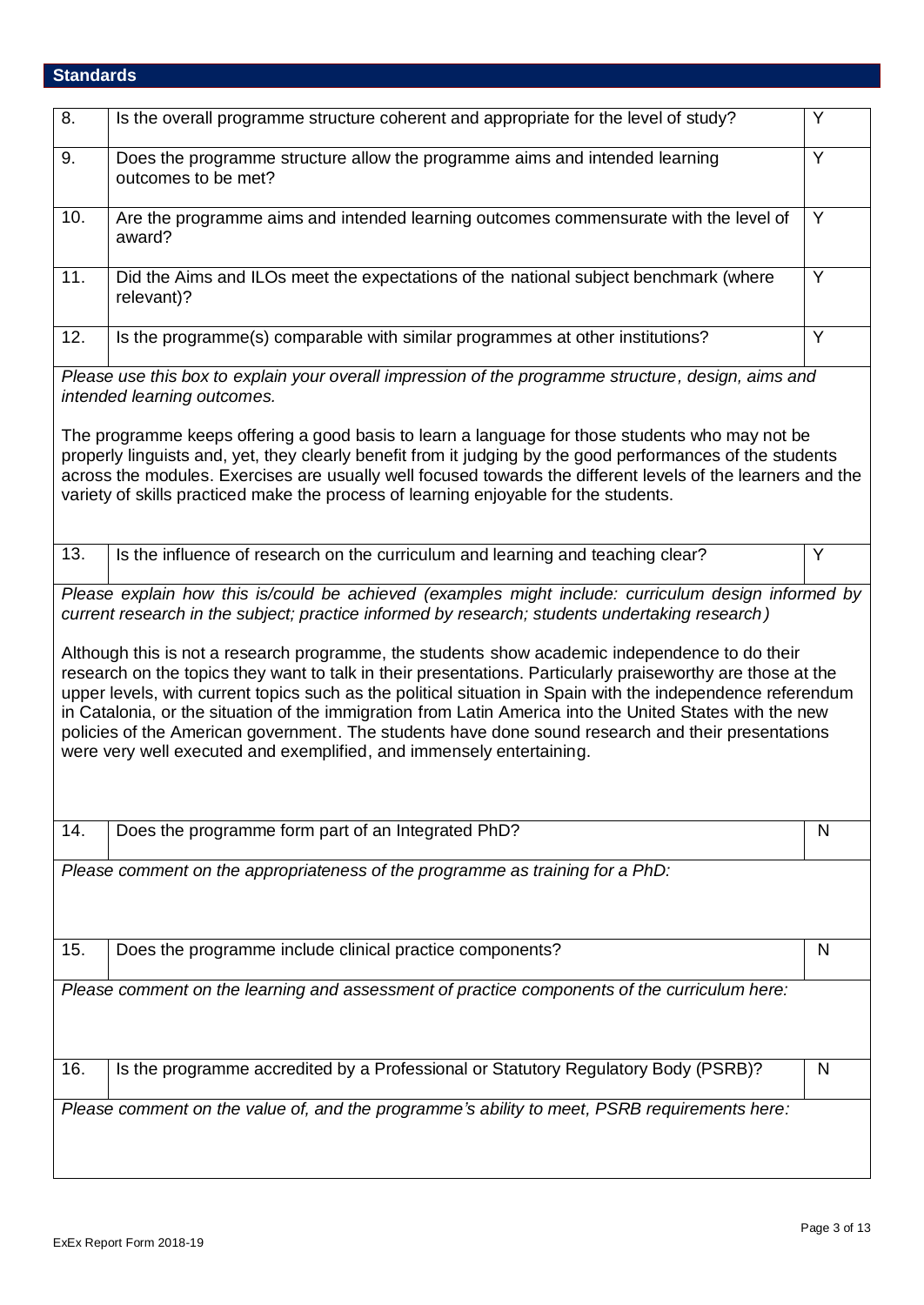| 17.                                                                                                                                                                                                                                                                                                                                                                                                                                                                                                                                                                                                                                                                                                                                                                                                                                                                                                                                                                                                                                                                            | Does the programme design clearly align intended learning outcomes with assessment?                                                                                                                                                                                                                                                                         | Y |
|--------------------------------------------------------------------------------------------------------------------------------------------------------------------------------------------------------------------------------------------------------------------------------------------------------------------------------------------------------------------------------------------------------------------------------------------------------------------------------------------------------------------------------------------------------------------------------------------------------------------------------------------------------------------------------------------------------------------------------------------------------------------------------------------------------------------------------------------------------------------------------------------------------------------------------------------------------------------------------------------------------------------------------------------------------------------------------|-------------------------------------------------------------------------------------------------------------------------------------------------------------------------------------------------------------------------------------------------------------------------------------------------------------------------------------------------------------|---|
|                                                                                                                                                                                                                                                                                                                                                                                                                                                                                                                                                                                                                                                                                                                                                                                                                                                                                                                                                                                                                                                                                | Please comment on the assessment methods and the appropriateness of these to the ILOs, in particular:<br>the design and structure of the assessment methods, and the arrangements for the marking of modules<br>and the classification of awards; the quality of teaching, learning and assessment methods that may be<br>indicated by student performance. |   |
|                                                                                                                                                                                                                                                                                                                                                                                                                                                                                                                                                                                                                                                                                                                                                                                                                                                                                                                                                                                                                                                                                | The assessment is interesting and varied, with a great diversity of exercises that focus on the different<br>skills of the language and this is well demonstrated in the communicative approach of the students. ILOs<br>are clearly targeted when preparing the different assessed tasks.                                                                  |   |
| 18.                                                                                                                                                                                                                                                                                                                                                                                                                                                                                                                                                                                                                                                                                                                                                                                                                                                                                                                                                                                                                                                                            | Is the design and structure of the assessment methods appropriate to the level of award?                                                                                                                                                                                                                                                                    | Y |
| 19.                                                                                                                                                                                                                                                                                                                                                                                                                                                                                                                                                                                                                                                                                                                                                                                                                                                                                                                                                                                                                                                                            | Were students given adequate opportunity to demonstrate their achievement of the<br>programme aims and intended learning outcomes?                                                                                                                                                                                                                          | Y |
|                                                                                                                                                                                                                                                                                                                                                                                                                                                                                                                                                                                                                                                                                                                                                                                                                                                                                                                                                                                                                                                                                | Please comment on the academic standards demonstrated by the students and, where possible, their<br>performance in relation to students on comparable courses; the strengths and weaknesses of the<br>students as a cohort:                                                                                                                                 |   |
|                                                                                                                                                                                                                                                                                                                                                                                                                                                                                                                                                                                                                                                                                                                                                                                                                                                                                                                                                                                                                                                                                | Please use this box to provide any additional comments you would like to make in relation to assessment<br>and feedback:                                                                                                                                                                                                                                    |   |
|                                                                                                                                                                                                                                                                                                                                                                                                                                                                                                                                                                                                                                                                                                                                                                                                                                                                                                                                                                                                                                                                                | I am very happy with the assessment in general, as I have highlighted above. Nonetheless, I would like to<br>suggest a couple of things that, I think, would help both the teaching team and the students:                                                                                                                                                  |   |
| assessed.                                                                                                                                                                                                                                                                                                                                                                                                                                                                                                                                                                                                                                                                                                                                                                                                                                                                                                                                                                                                                                                                      | On the one hand, I think it would be a good idea to include some more activities or exercises that include<br>mediation, one of the key skills in the QA for Modern Foreign languages, as this is a skill not usually                                                                                                                                       |   |
| On the other hand, I already mentioned in past reports the fact that the feedback is, sometimes, very<br>vague. Thus, it would be a good idea for tutors to use the metalanguage of the marking criteria and refer<br>back to them when writing their feedback. It would also be a good idea to give examples to the students<br>about what they should improve and how to succeed in this improvement. As a way of example, the<br>commentary in the feedback form of one of the modules reads: "go back to your grammar book and study<br>your tenses". This may be slightly frustrating for a student, as it could convey the wrong impression that<br>the student is not good at learning languages. I would recommend markers to rephrase and exemplify:<br>"revise units X, Y and Z from your grammar book and revise X, Y and Z tenses." By doing this, students<br>will probably feel less frustrated and the way for them to improve is clearly targeted and shown. I would<br>also recommend focusing on between one and three points (maximum) for feed forward and |                                                                                                                                                                                                                                                                                                                                                             |   |
|                                                                                                                                                                                                                                                                                                                                                                                                                                                                                                                                                                                                                                                                                                                                                                                                                                                                                                                                                                                                                                                                                | improvement.                                                                                                                                                                                                                                                                                                                                                |   |
|                                                                                                                                                                                                                                                                                                                                                                                                                                                                                                                                                                                                                                                                                                                                                                                                                                                                                                                                                                                                                                                                                | The Progression and Awards Process                                                                                                                                                                                                                                                                                                                          |   |
|                                                                                                                                                                                                                                                                                                                                                                                                                                                                                                                                                                                                                                                                                                                                                                                                                                                                                                                                                                                                                                                                                |                                                                                                                                                                                                                                                                                                                                                             |   |
| 20.                                                                                                                                                                                                                                                                                                                                                                                                                                                                                                                                                                                                                                                                                                                                                                                                                                                                                                                                                                                                                                                                            | Were you provided with guidance relating to the External Examiner's role, powers and<br>responsibilities in the examination process?                                                                                                                                                                                                                        | Υ |
| 21.                                                                                                                                                                                                                                                                                                                                                                                                                                                                                                                                                                                                                                                                                                                                                                                                                                                                                                                                                                                                                                                                            | Was the progression and award guidance provided sufficient for you to act effectively as<br>an External Examiner?                                                                                                                                                                                                                                           | Y |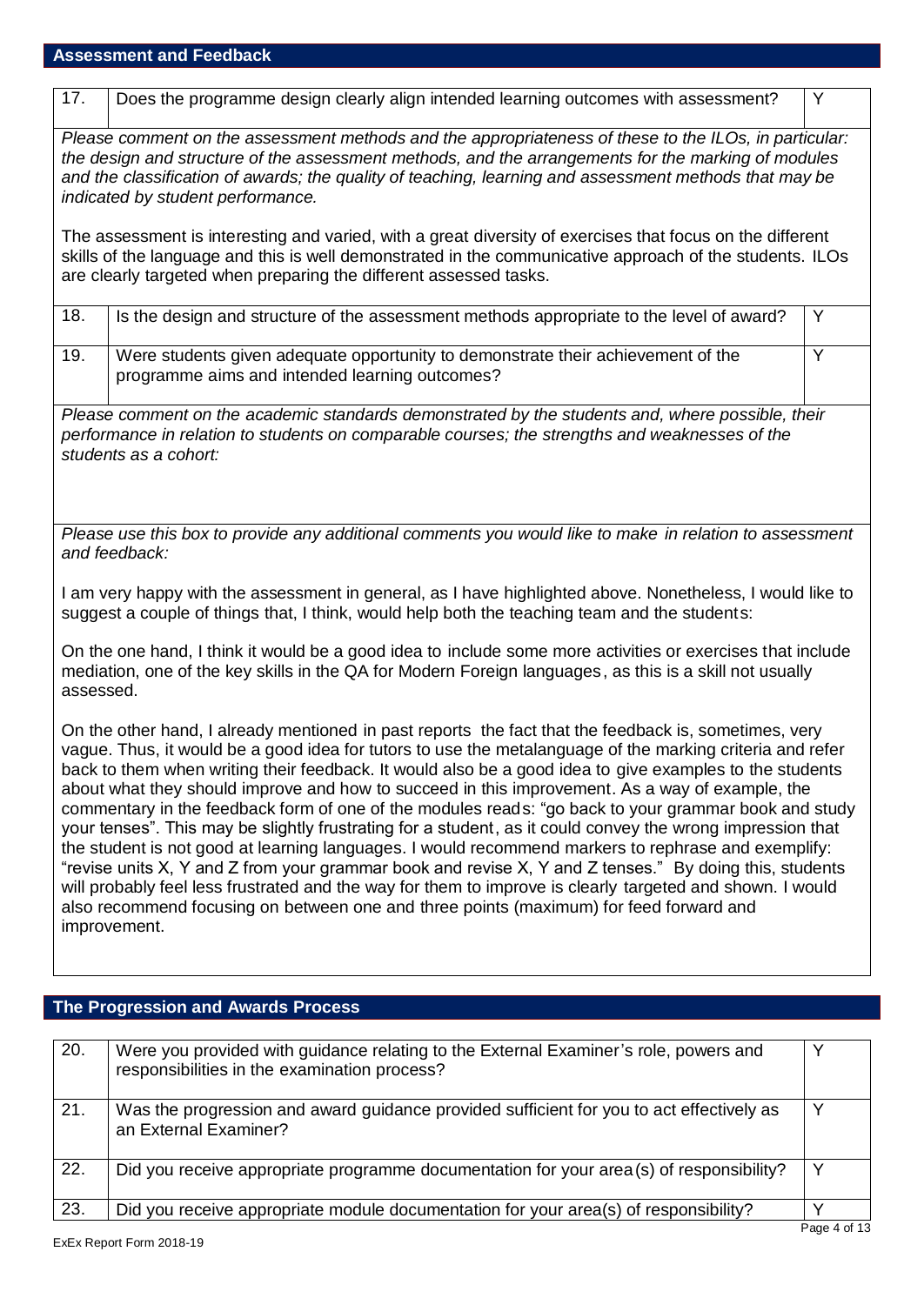| 24.               | Did you receive full details of marking criteria applicable to your area(s) of responsibility?                                                                                                                                                                                                                                                                                                                                                                                                                                                                                                                                                                                                                                                                                                                                                                                  | Y                  |
|-------------------|---------------------------------------------------------------------------------------------------------------------------------------------------------------------------------------------------------------------------------------------------------------------------------------------------------------------------------------------------------------------------------------------------------------------------------------------------------------------------------------------------------------------------------------------------------------------------------------------------------------------------------------------------------------------------------------------------------------------------------------------------------------------------------------------------------------------------------------------------------------------------------|--------------------|
| 25.               | Were you provided with all draft examination papers/assessments?                                                                                                                                                                                                                                                                                                                                                                                                                                                                                                                                                                                                                                                                                                                                                                                                                | Y                  |
| 26.               | Was the nature and level of the assessment questions appropriate?                                                                                                                                                                                                                                                                                                                                                                                                                                                                                                                                                                                                                                                                                                                                                                                                               | $\overline{?}$     |
| 27.               | Were suitable arrangements made to consider your comments on assessment questions?                                                                                                                                                                                                                                                                                                                                                                                                                                                                                                                                                                                                                                                                                                                                                                                              | $\overline{\cdot}$ |
| 28.               | Was sufficient assessed work made available to enable you to have confidence in your<br>evaluation of the standard of student work?                                                                                                                                                                                                                                                                                                                                                                                                                                                                                                                                                                                                                                                                                                                                             | $\overline{Y}$     |
| 29.               | Were the examination scripts clearly marked/annotated?                                                                                                                                                                                                                                                                                                                                                                                                                                                                                                                                                                                                                                                                                                                                                                                                                          | $\overline{Y}$     |
| 30.               | Was the choice of subjects for final year projects and/or dissertations appropriate?                                                                                                                                                                                                                                                                                                                                                                                                                                                                                                                                                                                                                                                                                                                                                                                            | $\overline{Y}$     |
| 31.               | Was the method and standard of assessment appropriate for the final year projects and/or<br>dissertations?                                                                                                                                                                                                                                                                                                                                                                                                                                                                                                                                                                                                                                                                                                                                                                      | $\overline{Y}$     |
| 32.               | Were the administrative arrangements satisfactory for the whole process, including the<br>operation of the Progression and Awards Board?                                                                                                                                                                                                                                                                                                                                                                                                                                                                                                                                                                                                                                                                                                                                        | $\overline{Y}$     |
| 33.               | Were you able to attend the Progression and Awards Board meeting?                                                                                                                                                                                                                                                                                                                                                                                                                                                                                                                                                                                                                                                                                                                                                                                                               | Y                  |
| $\overline{34}$ . | Were you satisfied with the recommendations of the Progression and Awards Board?                                                                                                                                                                                                                                                                                                                                                                                                                                                                                                                                                                                                                                                                                                                                                                                                | $\overline{Y}$     |
| 35.               | Were you satisfied with the way decisions from the School Special Circumstances<br>meeting were communicated to the Progression and Awards Board?                                                                                                                                                                                                                                                                                                                                                                                                                                                                                                                                                                                                                                                                                                                               | $\overline{Y}$     |
|                   | Please use this box to provide any additional comments you would like to make on the questions above:                                                                                                                                                                                                                                                                                                                                                                                                                                                                                                                                                                                                                                                                                                                                                                           |                    |
|                   | There were a couple of recommendations that I made on the exams I was sent and they were not taken<br>into account. They refer to a listening exercise which, I think, was not proper for the level (pedagogically<br>speaking, students may have found it challenging). Whilst the language tutors may have their reasons to<br>include them in the exams, I was not informed of such reasons, although I strongly made the<br>recommendation not to include that listening exercise and change it. I would recommend that the tutors<br>inform the future external if some suggestions are not accepted with a rationale. I also recommended to<br>put true/false sentences (and similar exercises) in the same order that they appear in the text in order to<br>help students make the most of their time in this core task, but this was not accepted either. Please, bear |                    |

#### **Other comments**

it in mind for future reference.

**Please use this box if you wish to make any further comments not covered elsewhere on the form** Besides the points made above, I think the following ones may help for future reference.

I have noticed that in the upper levels, in the presentation tasks students tend to read rather than making a presentation as such. Whilst I am all in favour of students having notes to help them, I think that it is not good for their employability skills. Neither, I think, is the aim of the assessment to mark a student on their reading instead of their presentation skills. Thus, I would recommend the introduction of a criterion on dependence of notes that can target this issue.

Another point that I would like to make, and I think would be helpful for the tutors (specially to avoid further queries from students) is to work on the clarity of feedback they provide. In a form for oral feedback, for instance, one of the examiners wrote "more precision" as a positive achievement, with an arrow pointing at "area for improvement". As a student, I would not know if I had done well or bad if I read this form. I would recommend using the spaces for feedback wisely and write, as mentioned above, between one to three areas for improvement, clearly exemplified [see commentaries below question 19 above] or cross-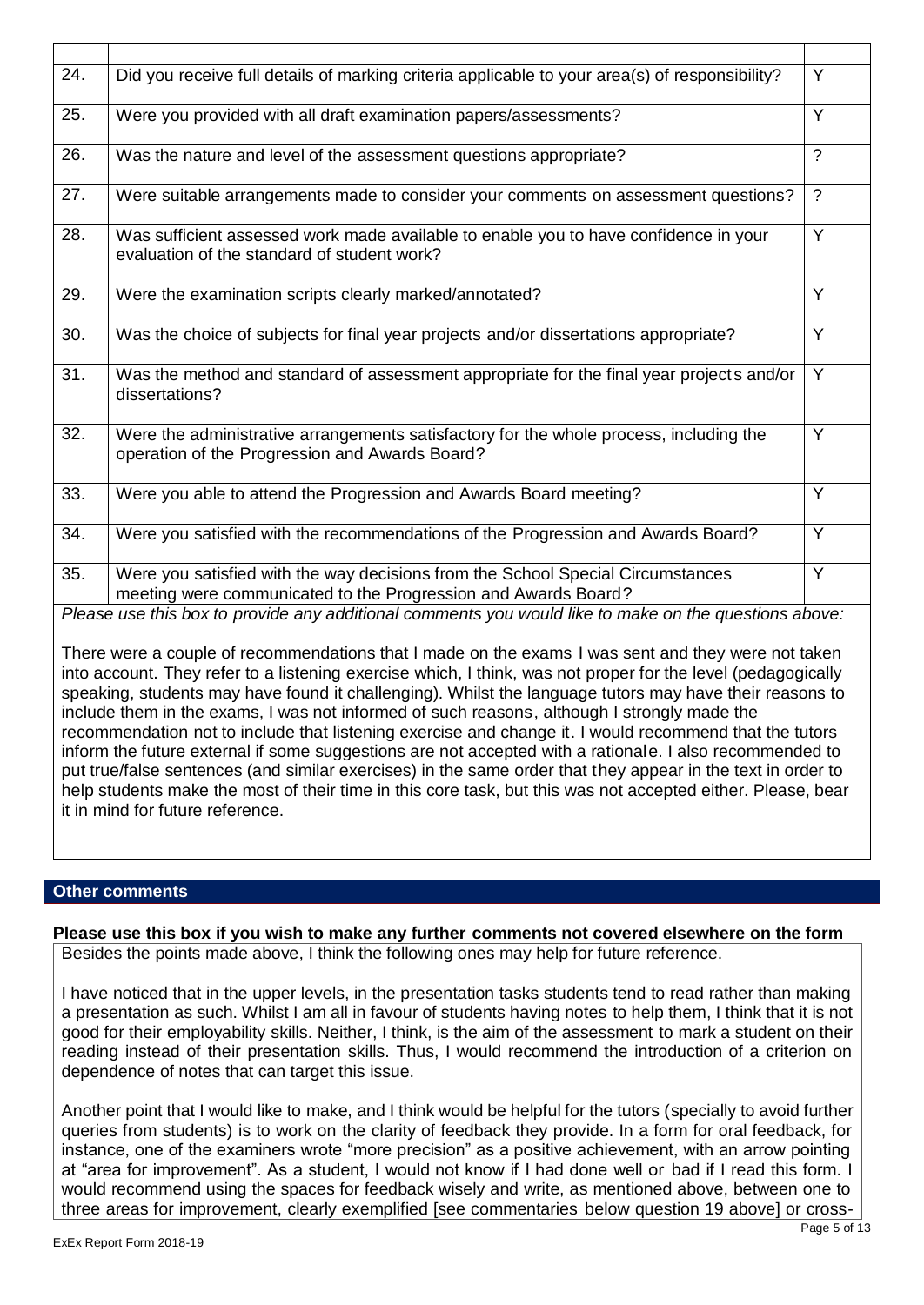referenced on the assessment, (e.g., written assessment) for the student to exactly know where to work for improvement.

It has been a pleasure working with you these four years and I can only foresee more successes in the future for Spanish in the LfA programme that the University of Leeds offers. Keep up with the good work and do not hesitate to aim to improve an already sterling variety of courses.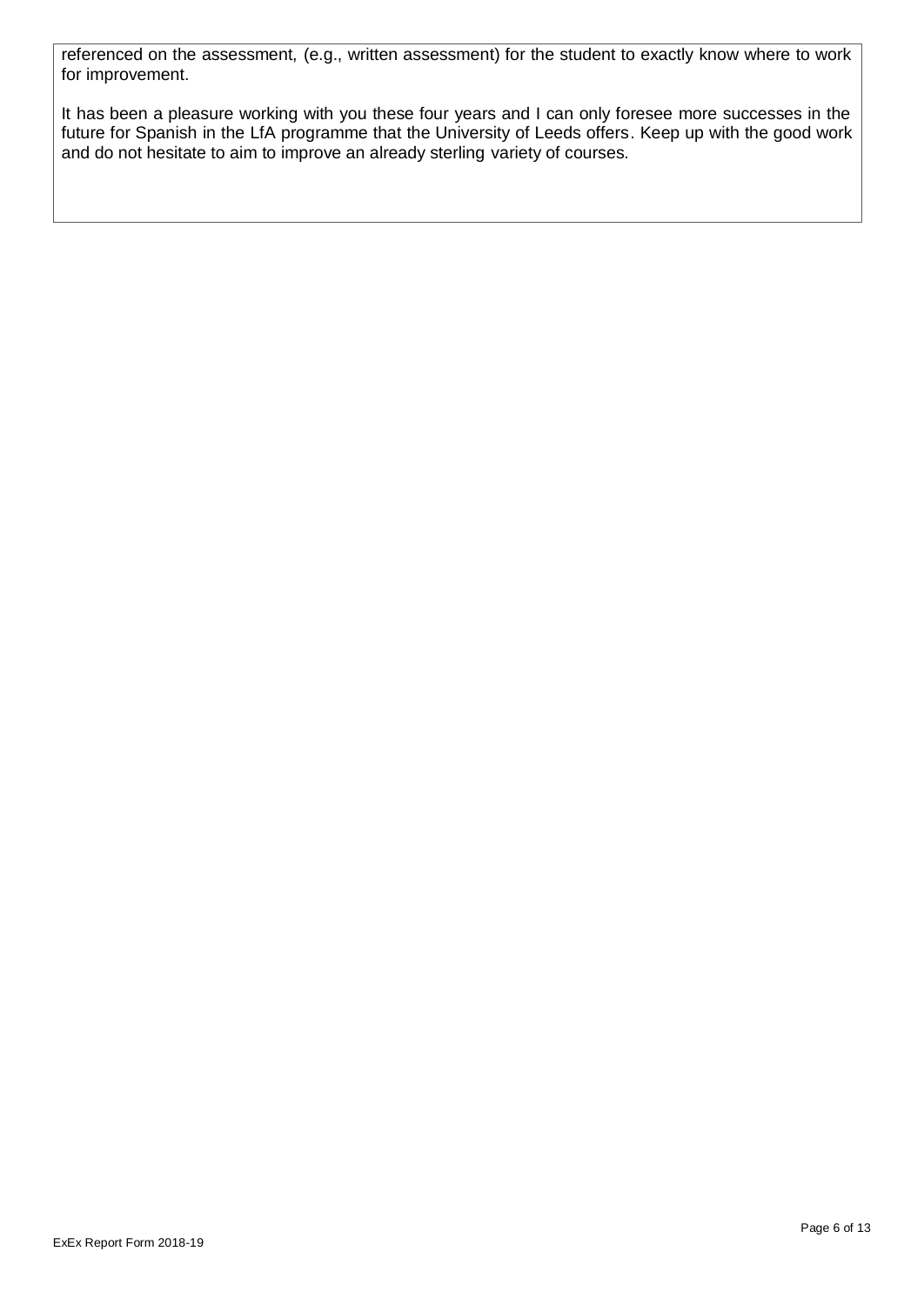#### **Name of School and Head of School (or nominee)**

*Title and Name of Examiner:*

| Faculty / School of:             | Languages, Cultures and Societies                                                                                                 |
|----------------------------------|-----------------------------------------------------------------------------------------------------------------------------------|
| $Subject(s)$ :                   | Spanish-LfA                                                                                                                       |
| Programme(s) /<br>Module(s):     | Spanish Languages for All (all levels: Beginners, Elementary, Lower<br>Intermediate, Intermediate, Upper Intermediate, Advanced). |
| Awards (e.g.<br>BA/BSc/MSc etc): | $n/a$ .                                                                                                                           |
| Title and Name of<br>Responder:  |                                                                                                                                   |
| Position*:                       | <b>LCS Assessment Lead</b>                                                                                                        |
| Faculty / School of:             | Faculty of Arts and Humanities, School of Languages Cultures and Societies                                                        |
| Address for<br>communication:    | University of Leeds<br>Leeds LS2 9JT                                                                                              |
| Email:<br>Telephone:             |                                                                                                                                   |

*\*If the individual responding to the report is not the Head of School please state their position within the School.*

#### **Completing the School response**

The completed School response (including the full original report) must be sent directly to the External Examiner. A copy must also be emailed to the Quality Assurance Team at [qat@leeds.ac.uk.](mailto:qat@leeds.ac.uk) External Examiners should receive a formal response no later than six weeks after receipt of the original report.

## *Response to Points of innovation and/or good practice*

#### **LCS collective response:**

We are grateful to all those External Examiners (21/22) who identified evidence of innovation and/or good practice in their reports. It is clear that overall the School's programmes are regarded very positively and are identified as being of high quality. Externals were impressed with the high levels of knowledge, critical engagement, attainment and linguistic competence evidenced by our students.

In terms of innovation, Examiners highlighted new modules which better prepare students for developing research skills from as early as Level 1, modules which offered the opportunity for public engagement and new modes of assessment which were described as 'imaginative', offering students the chance to develop transferable skills.

The curriculum was described as 'dynamic', 'fresh' and 'relevant' and was commended for its coverage of contemporary developments and for being research-informed in terms of content and/or pedagogical approach. There were very positive comments on the diversity, variety and ambition of ou r modules.

The reports identified a number of areas where there is evidence of good practice: high quality research informed teaching; programmes offering a diverse curriculum which covers a broad range of disciplines; and variety of assessment styles which stretch and challenge students. The commitment to embedding research elements in our undergraduate programme was seen as an excellent means of developing students' skills in preparation for the Final Year Project (FYP). Our students' engagement with this substantial piece of work and the impressive standard of performance were also highlighted.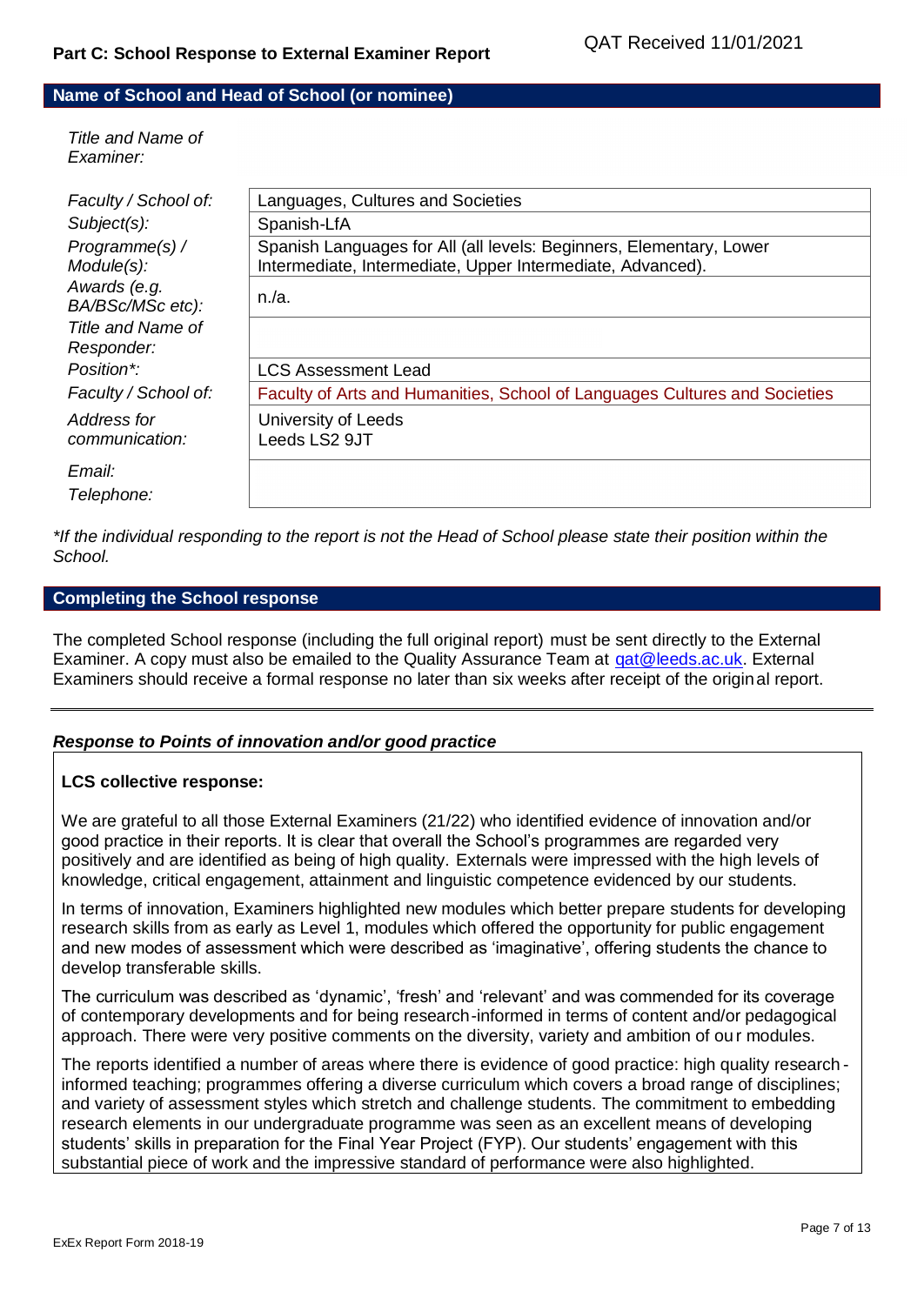Staff were commended for their commitment to their students and to refining their practice in a variety of areas. There was praise for their excellent teaching, their commitment to ensuring the curriculum is upto-date, and the quality of their guidance and feedback was seen as 'thorough', 'rich' and 'constructive'. The high level of support, particularly in helping Level 1 students' transition to the University, al so received praise.

Assessment was found to be 'rigorous'. Marking was described as 'rigorous', 'robust', 'reliable', 'thorough' and 'consistent' and similarly the moderation process was identified as 'thorough' and 'transparent'.

# **LfA response:**

We are very delighted that the External Examiner continues to be pleased with our students' high performance and the linguistics skills offered in our modules. We are also very pleased that the External Examiner found our students' presentations to be excellent.

#### *Response to Enhancements made from the previous year* **LCS collective response:**

Regarding enhancements from the previous year, it was encouraging to see evidence of subject areas

The reports commented on the following examples:

- research-inspired modules which are "a point of distinction" and attractive to potential students
- new modules which were a welcome addition to the curriculum and impress in terms of the design and delivery
- assessment elements which encourage students to communicate their work via public engagement
- encouraging students to formulate their own essay question at Level 2 in preparation for developing their research question for their FYP
- better use of the full range of marks
- increased use of online marking

responding to previous comments.

- more assessment available on Minerva, making it easier for Externals to access the material ahead of their visit to Leeds in a time-efficient way
- a move towards less exam-based assessment and an increase in the amount of formative assessment in some parts of the School

## **LfA response:**

We are very pleased that the External Examiner noted a clear improvement on portfolios of the module FLTU1803, compared to last year.

# *Response to Matters for Urgent Attention*

*If any areas have been identified for urgent attention before the programme is offered again please provide a specific response to them here:*

# **LCS collective response:**

Four matters for urgent attention were identified:

1. Two External Examiners raised concerns regarding the procedures for marking and moderating the FYP. As discussed at the MODL Exam Board, which was attended by one of the External Examiners who expressed concern, the School is proactively reviewing the procedures for marking and moderating the FYP now that it has been running successfully for three years. The FYP should be seen as a Schoolwide module and this is the approach that will be taken from 2019-20. With this in mind, the size of the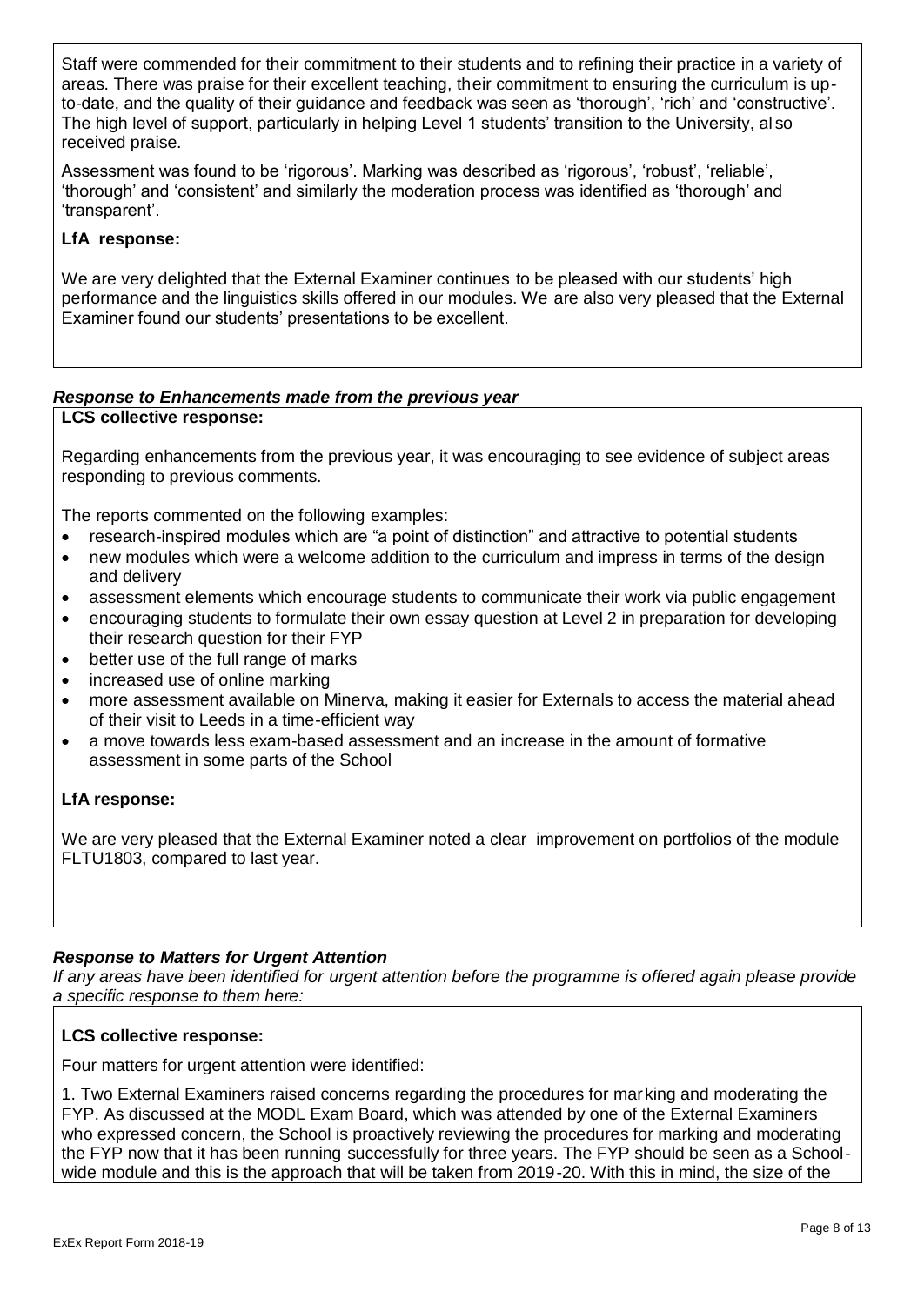moderation team is to be increased to enable timely moderation across the School and to ensure consistency of marking. Please see the institutional response.

2. Two External Examiners commented on the withdrawal of programmes and expressed their regret about the decision. These decisions were taken by the School with much regret following c onsistently low recruitment. It is hoped, however, that our new undergraduate programmes in Languages and Cultures will both protect and strengthen our disciplines – and we are actively discussing ways to enhance access and widen participation – not least by reconsidering the binary distinction between languages taught ab initio and from advanced levels. We are also considering ways in which we might innovate in our taught postgraduate offer. We are exploring opportunities to make greater use of the existing MA in Social Research, which forms the foundational part of the ESRC-funded White Rose Doctoral Training Partnership (WRDTP) and provides a route for conversion from arts and humanities study at undergraduate level towards social science research. Our students will continue to be able to undertake Masters by Research as part of our School-wide programme and that this will form a solid foundation for PhD study.

3. One External Examiner commented on the difficulty matching coursework on Turnitin with the information on the marksheet. Greater use of the Student ID would address this issue. This will be discussed with the relevant Subject Area.

4. The fourth matter concerned a discrepancy between markers - this will be addressed in the Subject Area concerned.

## **LfA response:**

We thank the External Examiner for his comments on the discrepancy in marking. Following the External's suggestions, the team has organised a workshop where the marking criteria has been discussed and colleagues had the opportunity to mark samples and compare their marking and feedback with other colleagues. This has allowed colleagues to share their practice and justify their grades.

## *Response to questions 1-7 (and related comments)*

*Schools may provide a general response; however, where Examiners raise specific points these must be addressed individually:*

## **LCS collective response:**

We are very grateful to those External Examiners who have reached the end of their term of appointment. We thank you for your support, feedback, suggestions and collegiality during your tenure. We are also very grateful to those of you who acted as mentors for External Examiners who are new to the role.

It is very pleasing to have positive feedback on the FYP and in particular the diversity of topics offered and the students' engagement with our research ethos. Regarding moderation, we are currently reviewing the process but remain of the view that School-wide moderation is important for a number of reasons, not least of all because it should be regarded as a School module.

We appreciate the positive comments on the high standard of learning and teaching, student performance, greater transparency in the marking and moderation processes, and feedback which feeds forward to enhance student learning and performance.

As suggested by one of our Externals, since moving to the 0-100 marking scale and being encouraged to use the full scale, we will continue to monitor the impact of marks at the higher end of the scale. We will also compare mark ranges and profiles across the School to ensure we have a School-wide sense of the distribution of marks.

## **LfA response:**

We are pleased with the External Examiner's positive comments that our modules have improved its provision and delivery year after year. We are also very pleased that the External Examiner is happy with the way we have addressed his feedback. We are very grateful to him for his very positive feedback on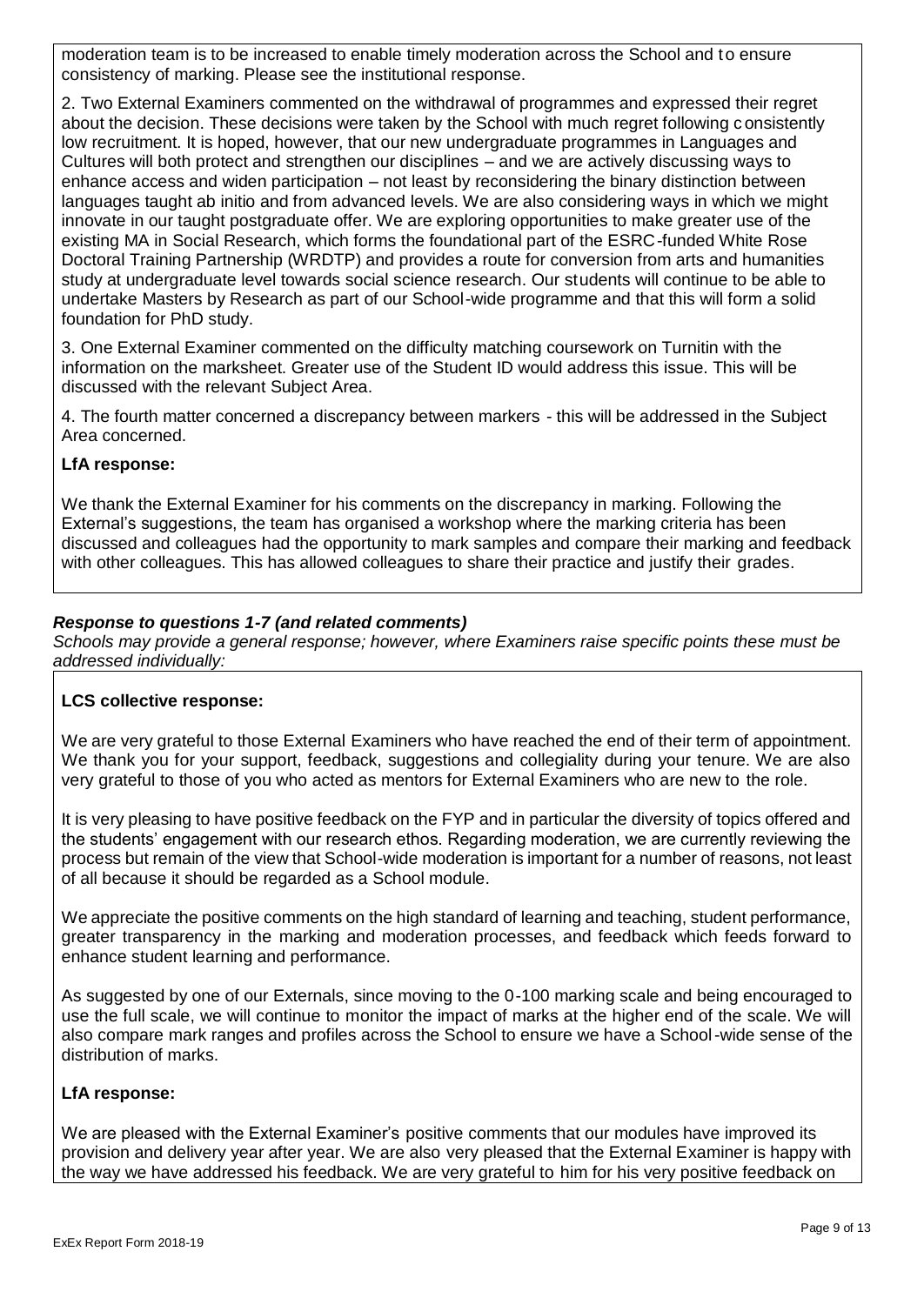the Spanish provision, and for his excellent feedback on the Spanish team and excellent administrative support he received.

#### **Standards**

#### *Response to questions 8 to 16 (and related comments)*

*Schools may provide a general response; however, where Examiners raise specific points these must be addressed individually:*

#### **LCS collective response:**

It is once again very pleasing to have confirmation of the strong influence of Research on the teaching at all levels of our programmes and for our approaches to Learning and Teaching to be recognised as inspiring students to engage in their own research. Our programmes are seen as well designed, balanced, diverse and yet intellectually coherent. The ILOs are confirmed as consis tent with the level of award and meet the expectations of subject benchmarks. The assessment is perceived as well designed and effective in enabling students to demonstrate their achievement of the ILOs. It was felt that there is clear progression too. Student performance is confirmed as comparable to that of similar institutions. The curriculum emphasises critical thinking and independence and encourages students to take responsibility for their learning. The range of topics chosen for the FYP reflect the diversity of staff research interests in the School. The quality of the supervision of the FYP was commended.

One External encouraged staff to explore how our students can showcase their work. In this context we note the very positive engagement with the School-wide FYP conference at which all students have the opportunity to present and to receive feedback on their work from peers and tutors. We will also continue to encourage students to participate in the University's annual UG Research Experience to share ideas regarding further opportunities.

Another External commented on the 'deep knowledge' of the subject matter and of relevant teaching methods and encouraged staff to disseminate their practice more widely. Here we note the priority given by the School to supporting scholarship – and the opportunities given for dissemination through both local events and publications – as well as financial support provided for activities further afield.

One External questioned the 'extensive use of formal exams above other forms of assessment' – this will be addressed by the relevant Subject Area but this is one of the aspects which the University's Leeds Expectations for Assessment and Feedback project is expected to highlight.

Regarding marking, one External felt that the marking of the essay component was rather harsh and should be reviewed – this will be addressed by the relevant Subject Area.

Progression was raised by one External with respect to 10-credit language modules – this will be addressed by the relevant Subject Area. On a positive note, it was pleasing to see recognition of the 'perfect example' of integrating research skills into language learning and evidence of students developing a deeper awareness of the culture and society.

#### **LfA response:**

We thank the External for his positive comments on the variety of skills offered in our Spanish modules.

#### **Assessment and Feedback**

## *Response to questions 17 to 19 (and related comments)*

*Schools may provide a general response; however, where Examiners raise specific points these must be addressed individually:*

## **LCS collective response:**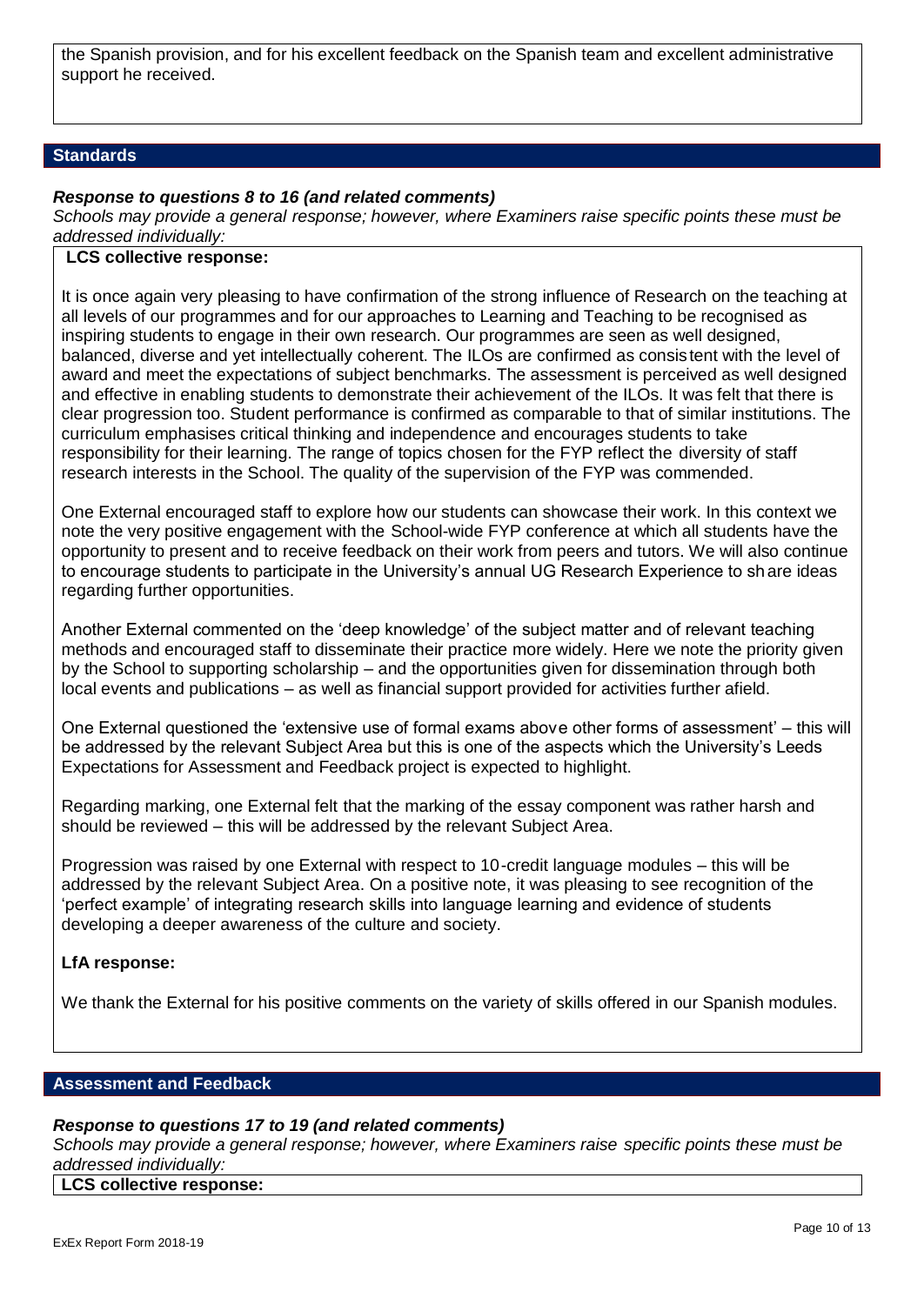It is encouraging to note that our assessment and feedback processes and the quality of marking are deemed robust. Marking and moderation processes are described as 'rigorous', 'consistent', 'detailed; and 'transparent'.

The variety of assessment tasks was praised, with the assessment allowing students to demonstrate their learning. Module moderation procedures are seen as robust, clear, well documented and thorough. Marking was felt to be fair and transparent and moderation was felt to be detailed and transparent – there is clear evidence of improvement in this area. Overall student performance was seen as very good with some students performing "'exceptionally well'; some of the work in the target language, in spoken and written form, was seen as particularly impressive. Feedback was often described as 'excellent' and was praised for being framed in a positive, supportive way to the student.

We welcome the Examiners' suggestions which included reviewing the rubric for the FYP marking which refers to first and second markers; ensuring that the External is provided with a full set of module marks which includes the average mark; seeking to motivate students who are keen to complete their FYP in the target language; mapping the assessment timeline for students indicating the pressure points; including a broader range of formative assessments to develop transferable skills; making greater use of online marking and feedback; ensuring at least two feed forward points in the feedback.

One External commented on the time commitment required for the individual supervision of FYPs. While this workload is reflected in the School's workload model, the time dedicated to all activities is somethin g we keep under active consideration.

The FYP moderation processes are seen as 'problematic' by a few of our External Examiners. This will be addressed in 2019-20 and one key focus will be on the School taking ownership of the process so it does not sit with Subject Areas given that it is a School module. There was also a suggestion that the School should review the policy of allowing the supervisor to comment on a restricted draft – this will be reviewed in line with University guidelines on this aspect.

One External's comments on the marking of text production i.e. while it is 'not too generous … it seems to be at the upper limit', will be addressed by the relevant Subject Area.

There was a comment about the use of examination feedback. The School's policy, as per the CoPA 5.4, is to make examination feedback available and information on this should be in the relevant Module Handbook.

There was also a comment about 'harmonising the appearance … of the VLE' – the new University Minerva template should achieve this.

## **LFA response:**

We noted the External's comments on using the metalanguage of the marking criteria in providing feedback. We will ensure that his comments have been addressed going forward.

## **The Progression and Awards Process**

#### *Response to questions 20-35 (and related comments)*

*Schools may provide a general response; however, where Examiners raise specific points these must be addressed individually:*

## **LCS collective response:**

It was very pleasing to have feedback on our exam boards, confirming that the Boards were run in a smooth and professional manner and were conducted 'appropriately with transparency' Decisions made 'carefully and fairly' and staff were thanked for their 'openness and transparency' during the scrutiny process. It is appreciated that the preparation for the Boards which ensures their smooth-running is recognised.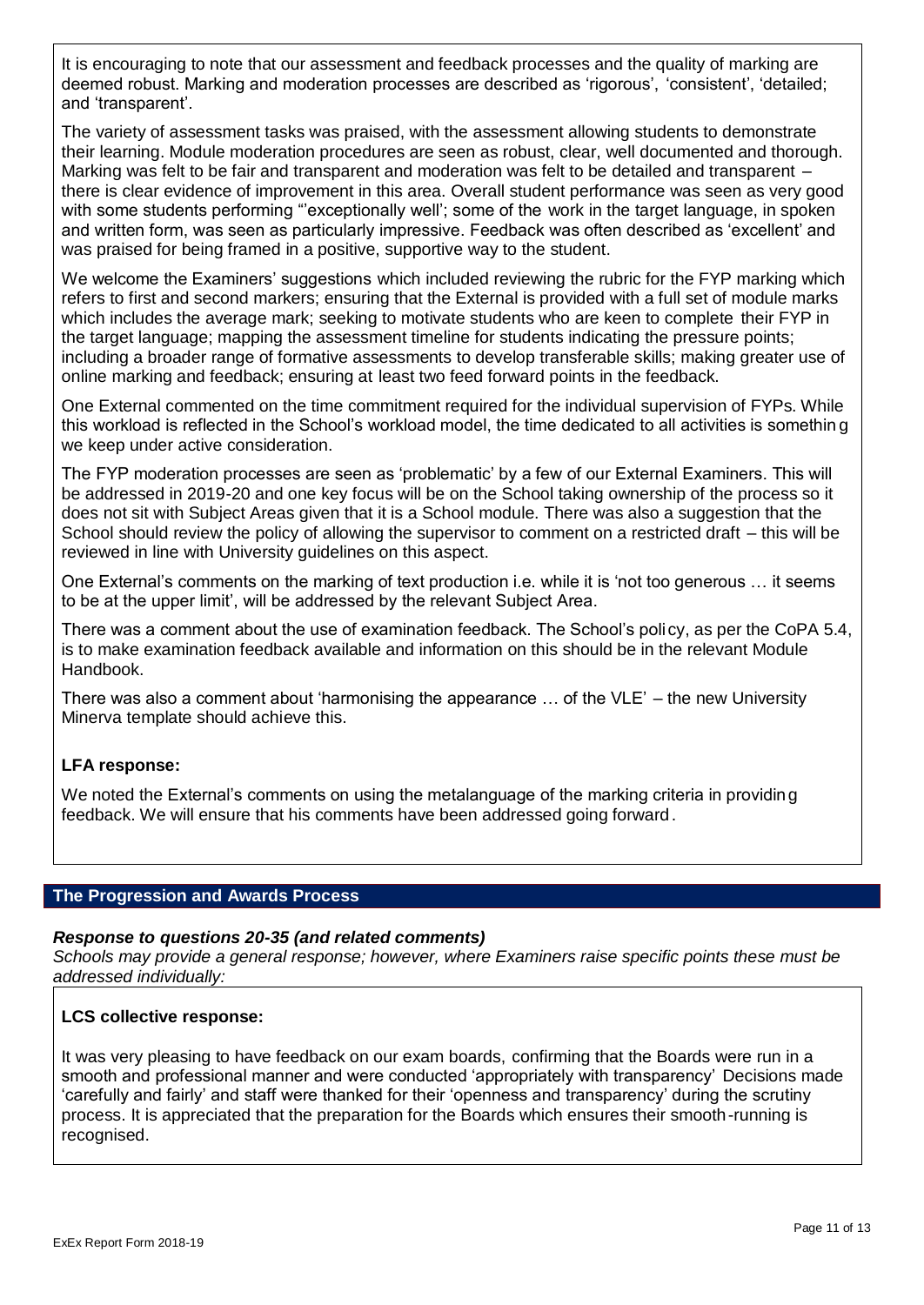Greater use of online marking and greater availability of material on Minerva had assisted Examiners with the task of looking at materials and student work ahead of their visit. The University's new Minerva template will help address requests for greater consistency.

We appreciate the positive feedback on the level of support from both support and academic staff. This was described as 'outstanding' with arrangements and processes carried out with 'great efficiency'.

We are grateful for the suggestions regarding enhancements to our procedures and processes for the FYP. Regarding the feedback from one of the Externals who attended the MODL Exam Board which includes the FYP, as discussed, the School will review its procedures for the FYP and the module will be treated as the School module which it is. The size of the moderation team will increase to enable timely moderation across the School. We will review the hand in date and consider whether moving it forward would resolve the issue of the time pressure for marking and moderation to be completed and we will consider whether it is possible for supervisors not to mark FYPs, taking the University's guidelines into consideration. We will clarify the moderation procedure to avoid the issues experienced this year. We will work towards achieving greater flexibility in the way that second markers are appointed i.e. according to their expertise. We plan to continue to invite two Externals to take part in the Board and to feed into the decision-making and discussions. We will ensure that FYP marks are not released to students ahead of the MODL Exam Board.

We would like to take this opportunity to thank our External Examiners for the vital role they play in subject exam boards in terms of ratifying module marks and providing the opportunity to discuss matters of comparability of student performance at module level with national benchmarks and other UK institutions.

#### **LfA response:**

We thank the External Examiner for his comments and we will ensure that his recommendations have been implemented. In cases where this is not possible, a clear rationale will be provided to the External Examiner.

## **Other comments**

## *Response to items included in the 'Other Comments' section of the report*

## **LCS collective response:**

We appreciate the very positive comments regarding the 'excellent' work produced by students on their FYP and the role of supervisors in this outcome. We are pleased to learn that access to Minerva generally worked better this year. We acknowledge requests for more student work and feedback to be made available and for the naming of files to be user-friendly - we will work towards this.

We thank our Externals for their feedback, suggestions and encouragement in the process of continuous improvement.

As suggested, we will review the marking criteria for 80-100 with the aim of ensuring greater consistency with the award of marks at this level.

As previously acknowledged, decisions to withdraw programmes were taken with much regret following a pattern of a disappointing level of recruitment.

We were sorry to hear of the difficulties one of our new Externals had experienced as regards getting to grips with Minerva. We will ensure that the member of the support staff who liaises with our Externals works more closely with External Examiners in the first year of their appointment.

## **LfA response:**